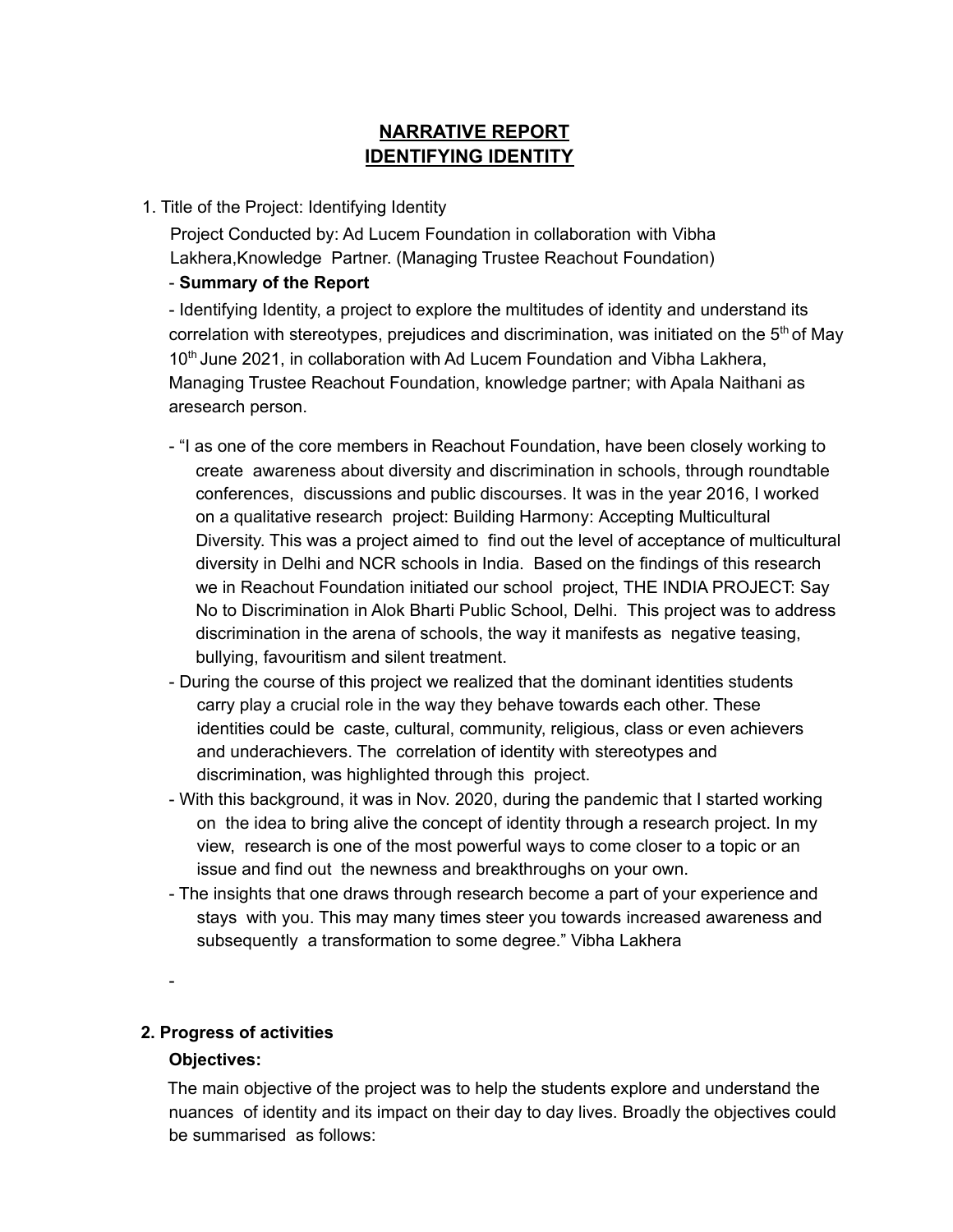1. Critically understanding the correlation between Identity and Discrimination. 2. To make people realise that identity is a spectrum and cannot be defined in watertight compartments.

- 3. To find the correlation between identity and empathy.
- 4. To see discrimination as something that is ingrained in our behaviour and try to become a cycle breaker.
- 5. To be able to pin-point how we carry discrimination in our daily lives.

### **Activities**

There were three activities designed for the students to complete in three weeks to arrive at a report about the project.

- ∙ Identity Portrait- An activity to create a self portrait in which half of it resembled the student and on the other half the layers of identity had to be written along with the most empowering and most disempowering parts of themselves.
- ∙ Perspective taking: This was an activity in which the students had to research about the migrant, women, refugees and members from the LGBTQI+ community, subsequently collecting data from them about their experiences in Poland. This was followed by a story of the chosen identity. This task was designed for the students to get a perspective of groups of people who are different from them.
- ∙ Questionnaire: There was a set of five questions to determine what the students thought about racial slurs and their impact, politics and identity, self portrayal and social media and mocking someone as a way to expose one's own insecurities.

# **Methodology:**

∙ The activities were shared on a weekly basis in the form of elaborate planners. ∙ Students had a week's time to complete the task at hand.

- ∙ Each of the activity had a separate objective hence it entailed research work, critical thinking, journaling, data collection and acquiring understanding about concepts like prejudices, biases, discrimination, in-group out-group dynamics and so on.
- ∙ The execution of the activities was done by Ad Lucem Foundation with doubts being cleared through the mails.
- ∙ A translated version in English language, of the activities, was shared by Ad Lucem Foundation.
- ∙ At no point there was any connection with the students directly, with the project Head, Vibha Lakhera, due to language variance and difference in time zones.

# 3. **Key achievements**

∙ The most important achievement of the project was that it was successful in injecting the students with awareness and curiosity about identity and its correlation with discrimination, empathy, inclusion, exclusion and so on. This was despite the language barrier, difference in time zones and a mere digital connection over mails. It was primarily a result of a will to co-create and address discrimination through the lens of identity, beyond boarders.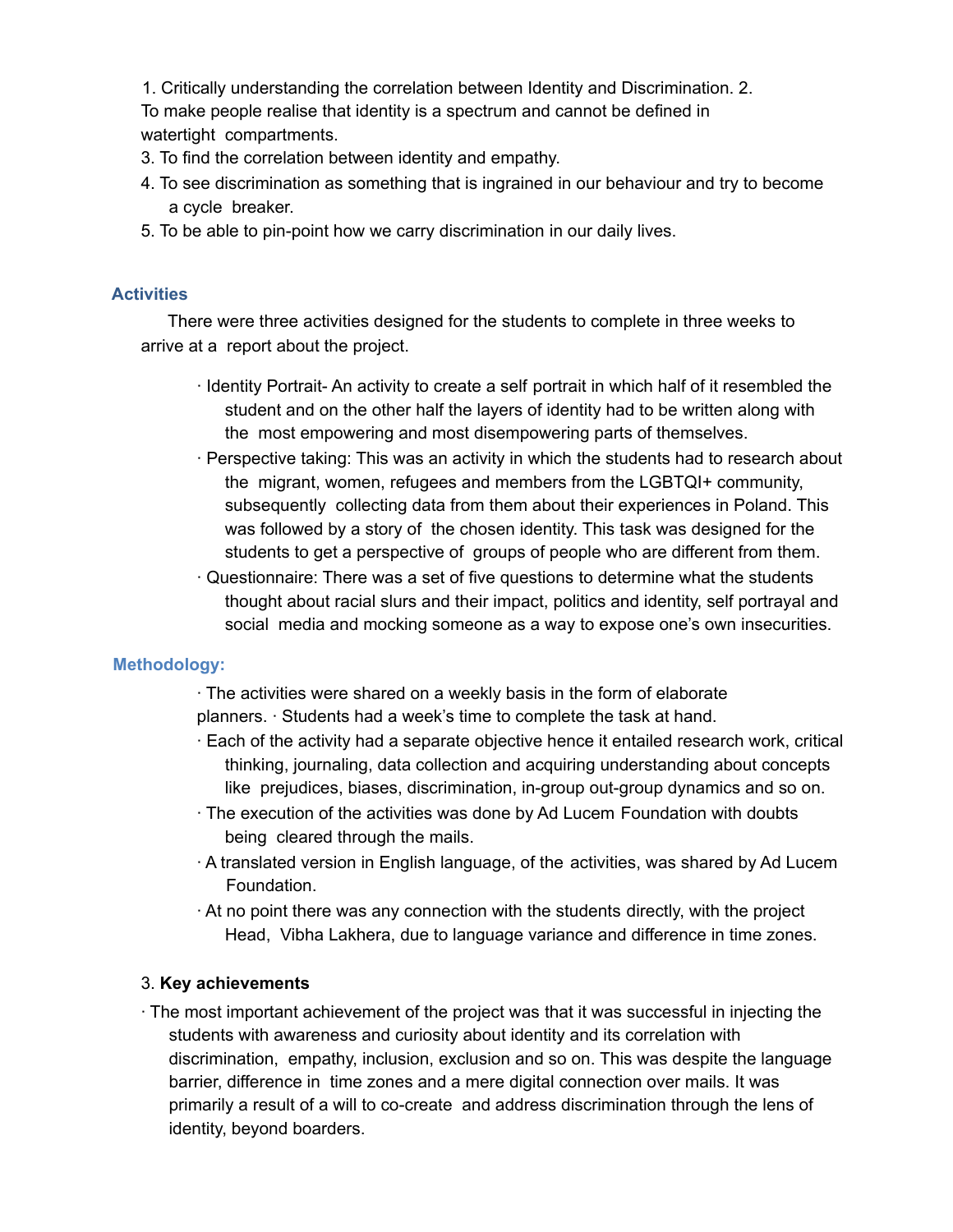- ∙ There was a keen interest in the students to complete the given tasks even though they found the second activity quite tedious.
- ∙ The painstaking process of translating all the work of the students in English language was executed with utmost sincerity by Agnieszka from Ad Lucem Foundation.

| Sr. no.        | <b>Activities</b>        | Outputs                                                                                                                                                                                                                                                                                             | Outcomes                                                                                                                                                                                    |
|----------------|--------------------------|-----------------------------------------------------------------------------------------------------------------------------------------------------------------------------------------------------------------------------------------------------------------------------------------------------|---------------------------------------------------------------------------------------------------------------------------------------------------------------------------------------------|
| $\mathbf{1}$   | <b>Identity Portrait</b> | The students created an<br>identity portrait with the<br>layers of identities that<br>they are conscious of.                                                                                                                                                                                        | The<br>activity oriented<br>the students regarding<br>multiple identities<br>the<br>that they all have and<br>how it affected either<br>empowering<br>or<br>disempowering them.             |
| $\overline{2}$ | Perspective taking       | this<br>activity<br>the<br>In.<br>students<br>had<br>to<br>understand<br>the<br>perspective of migrants,<br>refugees,<br>women<br>and<br>members from LGBTQI+<br>community.                                                                                                                         | It was an activity that<br>helped<br>the<br>students<br>realise<br>the kind of<br>struggles<br>members<br>from the<br>mentioned<br>communities faced on<br>a day to day basis in<br>Poland. |
| 3              | Questionnaire            | This was a set of 5<br>questions with the aim of<br>finding out<br>what the<br>students thought<br>about<br>identity<br>and<br>social<br>media,<br>politics<br>and<br>identity,<br>mockery as a<br>way to reveal one's own<br>weaknesses and<br>racial<br>and ethnic slurs in the<br>conversations. | The questionnaire was<br>well received and the<br>students were able to<br>share their views on<br>each of them.                                                                            |
|                |                          |                                                                                                                                                                                                                                                                                                     |                                                                                                                                                                                             |

### **4. Tracking progress**

# **5. Challenges and obstacles**

The most challenging part of the project was that it had to be delivered on a digital platform, only through mails. There was no conversation with the students directly as there was a language barrier and the variance of time zones. Due to these reasons an opportunity to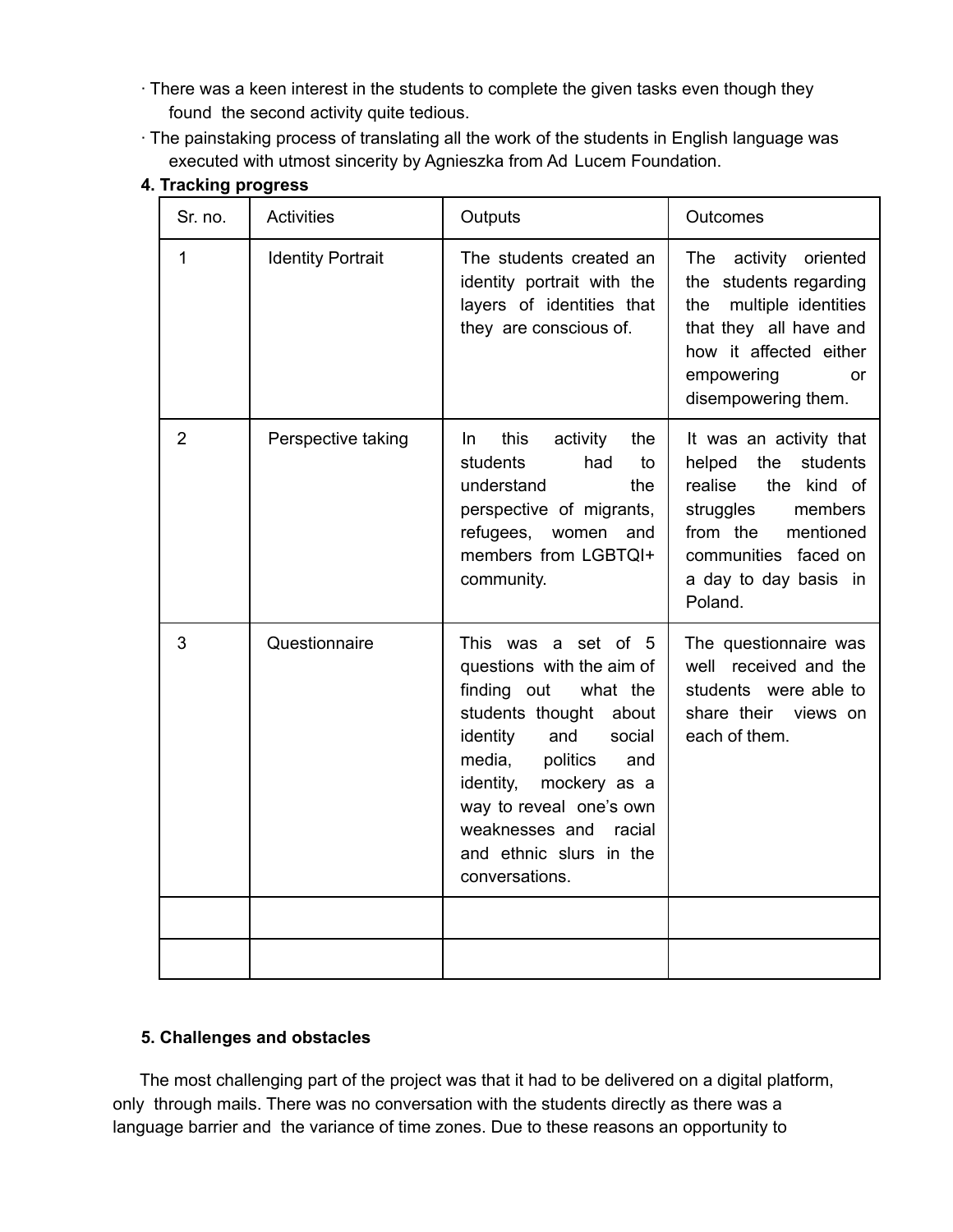explore cultural diversity at each end was lost.

An interaction with the students would have added to the insights regarding identity as understood by them in Poland. It would have helped in finding parallels and dissimilarities in the viewpoints held by students in India, better.

#### **6. Lessons** learned **and insight**

Despite the time and space distance we realised that projects of such kind could be initiated. The collaboration presented us with a unique way of operating to work on projects, which required sincerity and dedication to make things work on both the ends.

The most important aspect was the smooth coordination between Ad Lucem and us in India. There was a deep sense of understanding and respect at both the ends. This was instrumental in making the project a success in terms of delivering the right message to the students.

#### **7. Any other observations and comments**

An individual's beliefs, outlook, personality traits and expression are some of the ways we assess a

person and their Identity. Identity is not a word that ascertains a person's character, it gives us a holistic and nuanced perspective to look at an individual's actions too. We embarked on the project, Identifying Identity with Ad Lucem Foundation of Poland. The world has been ravaged with discriminatory politics and glaring instances can be witnessed in countries such as India and Poland itself. Wherein India various drafts and laws have been passed that has been perpetuated to scapegoat a particular set of people of the nation and curb the muscle of dissent in the form of Citizenship Amendment Act, simmering hate against a community by employing phrases like Love jihad and urban-naxals. A similar wave of prejudice can be gauged in the context of Poland where we observe relentless endorsement of ethnic and racial discrimination, where people from the LGBTQIA+ communities have faced the bigotry when many towns and cities in Poland declared themselves free of "LGBTQ ideology".

It was hence very necessary to collaborate with Ad Lucem that works towards tackling issues of discrimination and racism. Inequity and bigotry are also the internalized facets of Identity. We pursued activities such as Identity portraits and questionnaires which helped the students to ruminate and ponder on various questions of identity.

The geo-political relationships and the historical narrative of any country has major implications as to how contemporary politics plays out. Identity of an individual is often the summation of these curves as well.

#### **Students profile:**

#### **Participants for the project:**

- 1. Konrad
- 2. Paweł
- 3. Mateusz
- 4. Wojciech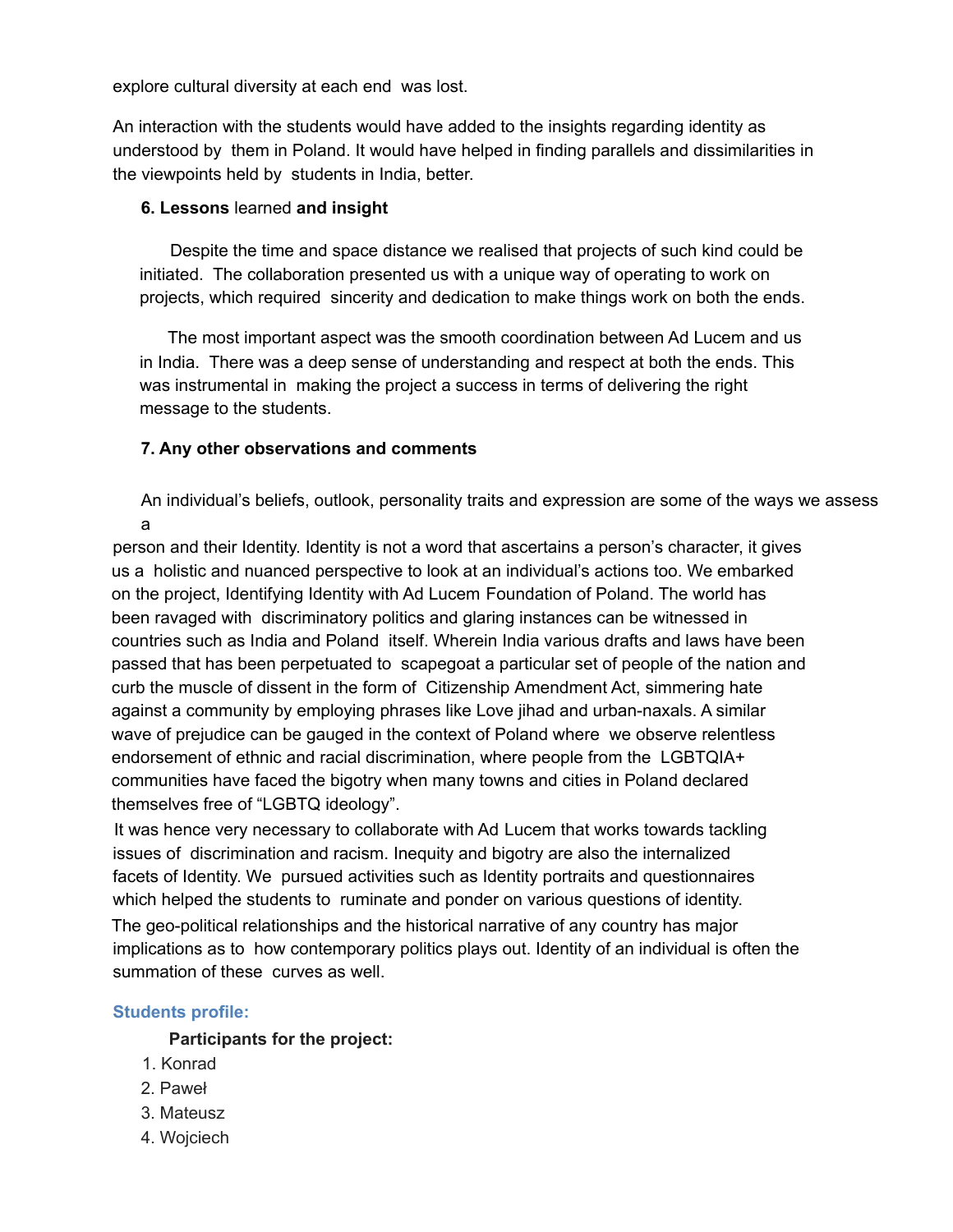- 5. Marek
- 6. Daniel
- 7. Bartek
- 8. Paweł
- 9. Paweł
- 10. Patryk

All aged 17-18

### **School:**

Technical Crafts Schools Małopolska

**Background**: both parents are only educated to secondary school level, no university education. **Economic background**- lower middle class, parents work.

**School background** :Polish school do not discuss discrimination anymore. Since 2015 the subject is considered controversial and considered unwelcome.

Teachers discussing human rights are considered to be preaching ideology to youth and often face disciplinary punishment.

Polish education since the change of government in 2015 is forcibly nationalist. There is a very strong emphasis on Polish tradition ( with exclusion of other cultures) and values such as patriotism, Christianity and national pride.

Participants were chosen because according to statistics it is precisely young men in Poland that are most conservative and drawn to extreme right wing parties.

Due to RODO regulations that are a must in Europe all personal data and its use requires an official permit from each participant and I will also need to know how their data will be used. ( it is just mandatory regulations).

# **An overview: Identity Portrait**

- ∙ The project only involved 10 Cis-Het male participants.
- ∙ Most of them belong to the Catholic church(9 out of 10). Two participants who belonged to the church did not identify with their faith.
- ∙ All of them mention they are Cis-Het men which can help in understanding the political, social and cultural context of the gender Identity- importance of gender identity.
- ∙ All of them value family life and some of them yearn to have a healthy and happy family in future.
- ∙ Most of them identify with their social identity- example playing football and most of them mention that they look "attractive".
- ∙ As many of them mention that their faith gives them strength- it also signifies how important is their religious identity for them.

∙ One of the participants, Pawel is well read and does mention that he wants to refrain from answering about his gender identity- his roots aren't polish and talks about freedom and wants to have a future without fear. Of all the participants he makes an interesting subject.

∙ The responses of the students indicate a strong affiliation towards the Church, religion and faith. One of the students responded by saying 'ofcourse heterosexual', points at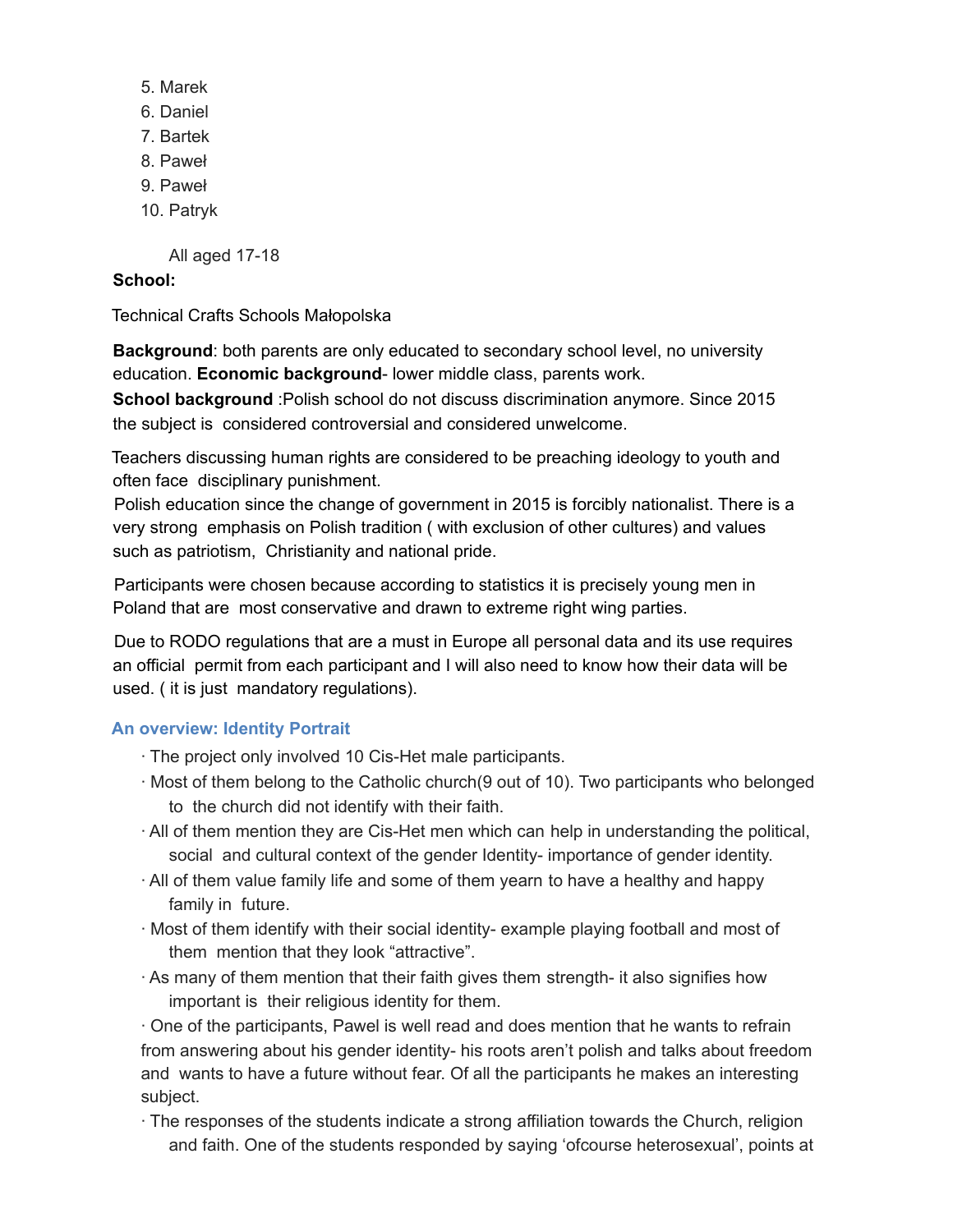the discomfort towards being identified with any other sexual orientation than being a heterosexual. This coming from a young person may be an indicator towards the level of non acceptance of the LGBTQI+ community in the country.

- ∙ Family plays a strong role in all of their view. The conventional setup seems to be suitable for most of them, as their sense of overall comfort and wellbeing is dependent on it. Dissent or questioning traditions does not seem at the fore, in their minds. This may also point towards an education system that does not make them critical thinkers towards the regressive belief systems that need to go. Even as young people, who are rebellious and idealistic, who love to challenge anything that curtails their freedom, the students are contented with the existing social norms.
- ∙ They are quite well acquainted with their personal identities. The focus on family life and a sense of happiness derived from it, may indicate close bonds in the society too, specially so in the stark capitalistic and materialistic world that we inhabit.
- ∙ As there are no girls in the group it is difficult to define gender roles and how far patriarchy influences the society.

### **Perspective Taking: An overview**

This activity was designed to meditate on the idea of diversity, inclusion and dominant identities that decide the trajectory of our lives. Majority of students worked on migrant and refugee identities.

Poland has been an area of conflict in the modern world. European expansionism had a severe effect

on the history of Poland. Majority of the students who chose to take a perspective of a migrant and refugee's identity found how the participants were aware of the atrocities that are perpetuated by the governmental regimes of Belarus, Syria and Ukraine. Where a student put forth the story of young Ihor, a Ukrainian migrant, who has been learning Polish language, a young boy who has also been part of the discrimination perpetuated in schools by his mates and Ihor's attempt to create a niche for himself.

Many have come to Poland as refugees because of the crisis in Ukraine.

Many students have mentioned how young activists of the age of 17 and 18 have been held captive by the government and been put on trial. This clearly conveys the idea as to how young students have been developing and been trying to dismantle the severe economic and social regimentation. Students have emphasized how these migrants and refugees are employed at minimum wages and many of them have also found their partner after coming to Poland. One peculiar example is of a person who has been working as a courier and understates their diligence towards their work in the time of Pandemic and how their constant effort to provide services on time has got them appreciation from people. Many also elaborated the imperceptible prejudice towards minorities in Poland, but many of them have also been able to find and establish a good support system.

Other identities that were of women and people from the LGBTQ spectrum. One of the people elaborated how homosexuals in the 80s became a vessel of hate. With the outbreak of AIDS in Europe the homosexuals were blatantly targeted and this apathy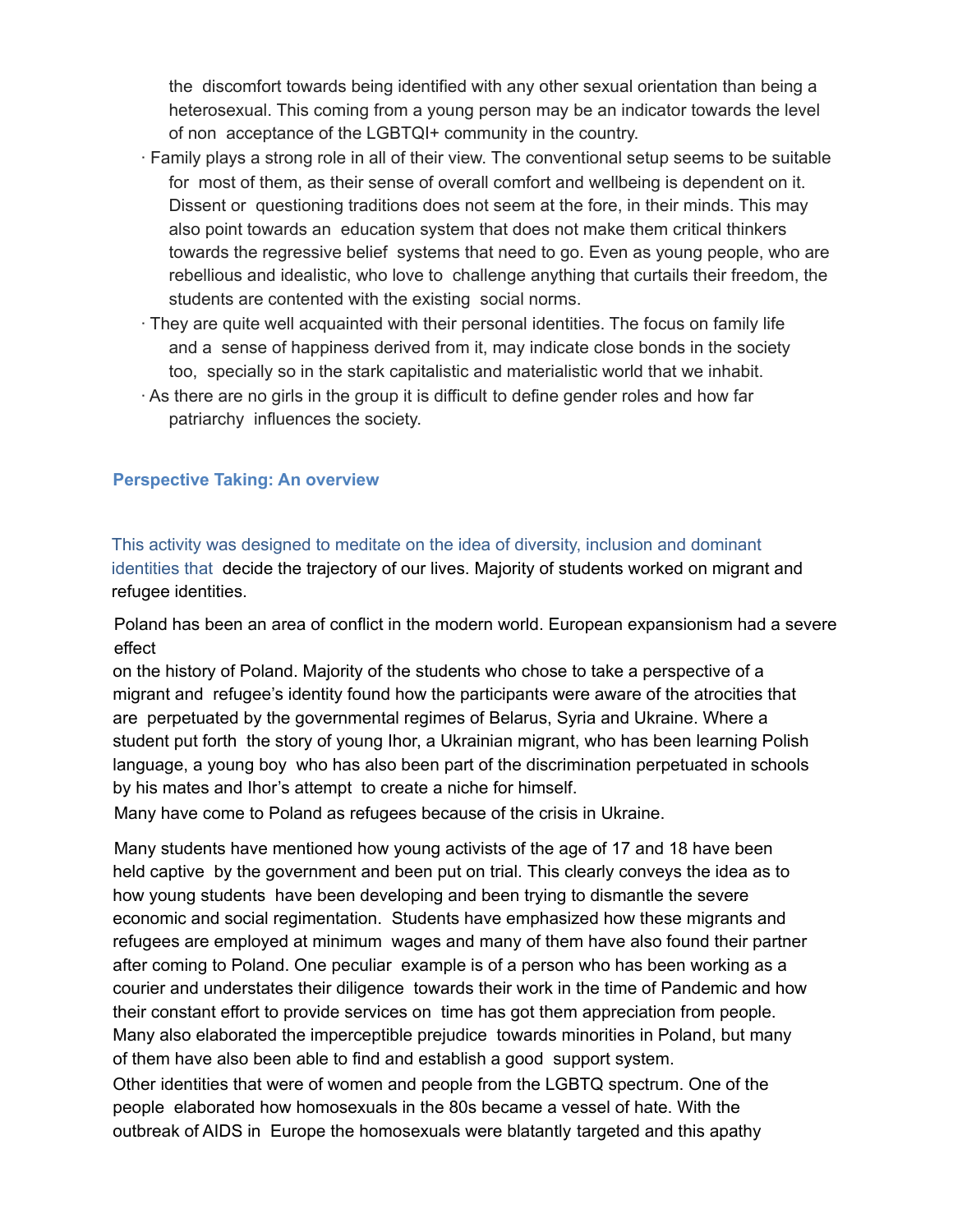can be witnessed even today as many of the cities in Poland have claimed themselves to be "Free of LGBT ideology". A catholic,belonging to the spectrum has also questioned the idea of religion and how many of the priests

spread hate against the people from the spectrum have been dispossessed on the grounds that they

are a "threat" to Poland's cultural values and traditions. One of the students has also taken the issue of women in

Poland and has sensitively questioned the culture of tokenism that exists when it comes to the minorities of any nation. The idea of equal remuneration still seems inconceivable in our "progressive" society.

Perspective Taking was a milestone because it brought out the sensitivity and empathy of each student when covering and discovering the identities of a person who has been marginalized by the majority. Facets such as privilege, religion, traditionalism have been put under the scanner and have given a nuanced understanding when cogitating about these identities. Students did accentuate the concept of love and simple living, the conflict of language and discrimination, familial piety and change and continuity. **Questionnaire: An overview**

This activity was a set of five simple questions.

- ∙ Do you think mocking someone is a projection of our own insecurities?
- Why? ⋅ Do you agree that identity is fluid? Why?
- ∙ Do you think that politicians often pit people of different identities against each other to secure vote bank?
- ∙ Do you take cognizance of the racial and ethnic slurs we use in our daily conversations? How would you like to improve it?
- ∙ Does the portrayal of your identity on social media make you feel empowered? Why?

Nearly all the students answered in a similar fashion. They all were aware of the psychological sense of insecurity in a person when they made fun of others. They affirmed that it only revealed the mocker's own weaknesses.

They were in agreement regarding identity being fluid and ever changing. They realised that with the changing situations, life events a person undergoes many shifts which results in the change in their identity too.

They are observant about the Polish politics in general and agree that politicians use people and their identities to create conflicts and to earn votes. This is also an indicator that as young people they may not be actively inclined towards politics but they know the selfish motives that drive a country's political scenario.

According to almost all students the usage of racial and ethnic slurs can be addressed by the family, church and the school learning. It must start early on for children to learn to respect people who are different from themselves.

About social media impacting their self image and sense of worth, they unanimously brushed the idea aside, not giving any importance to it. For them social media is only a diversion and